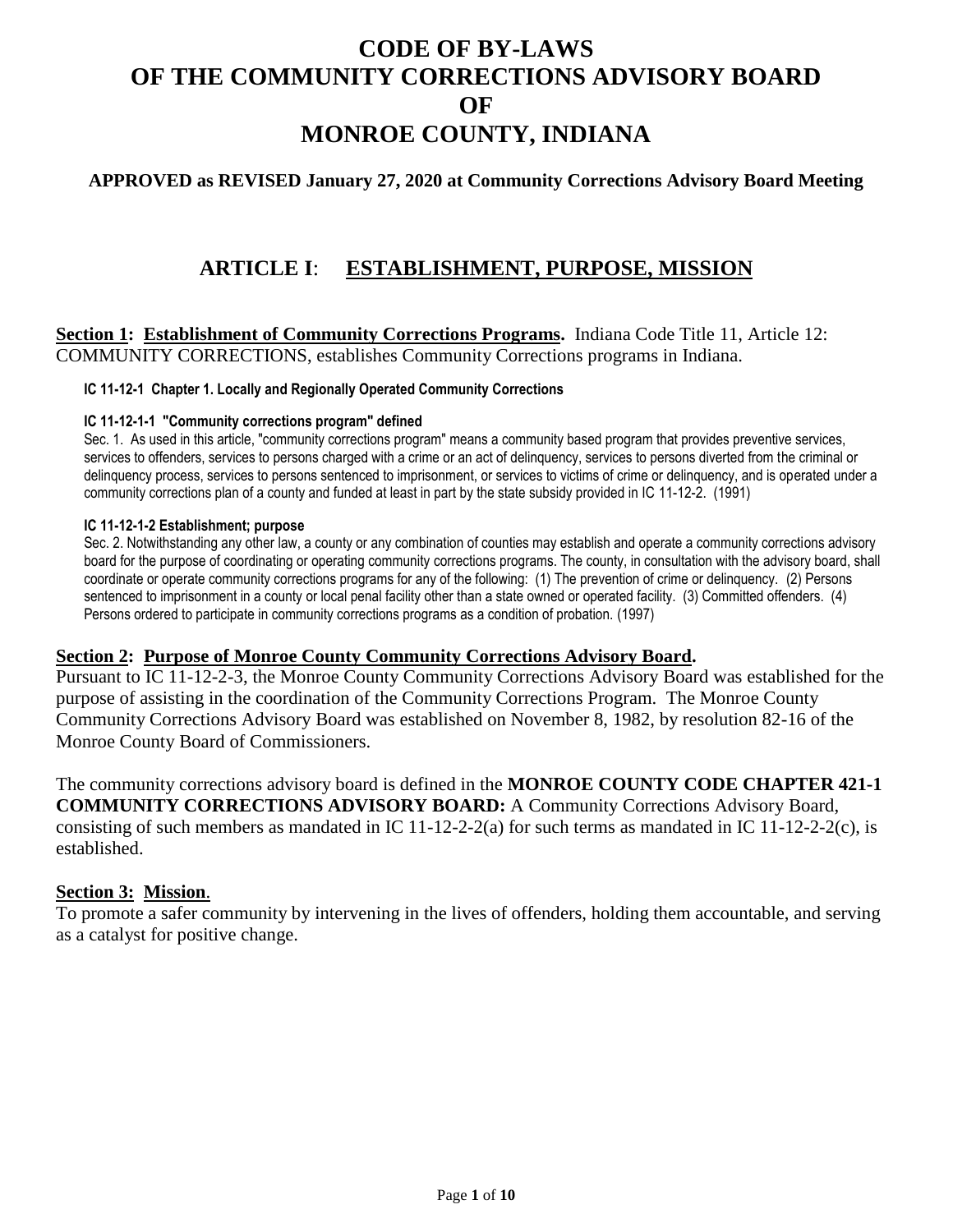## **ARTICLE II: FUNDING**

**Section 1: Funds.** Pursuant to IC 11-12-2-2 (f), the Monroe County Commissioners and County Council shall provide necessary assistance and appropriations to the Community Corrections Advisory Board.

#### **IC 11-12-2-2** (f) **Community corrections advisory board; membership; terms; combined advisory board; officers; quorum; assistance and appropriations**

The county executive and county fiscal body shall provide necessary assistance and appropriations to the community corrections advisory board established for that county. Appropriations required under this subsection are limited to amounts received from the following sources: (1) Department grants. (2) User fees. (3) Other funds as contained within an approved plan. Additional funds may be appropriated as determined by the county executive and county fiscal body. (2017)

## **Section 2: Community Corrections Grant Funding from the Indiana Department of Correction.**

Pursuant to IC 11-12-2-4 a county or group of counties, or a court or a group of courts, seeking financial aid from the Indiana Department of Correction (DOC), must apply to the commissioner of the DOC in a manner and form prescribed by the commissioner. If the application is for a community corrections program, the application must include a community corrections plan that has been approved by the community corrections advisory board and the county executive or, in a county having a consolidated city, by the city-county council. If the application is for a court supervised recidivism reduction program, a probation department, a pretrial diversion program, or a jail treatment program, the application must include information required by the DOC. If the application is from a county (not including a court) and the county operates a community corrections program, the application must be approved by the community corrections advisory board. (2018)

## **Section 3: Maintaining Eligibility for Funding**.

In order to remain eligible to receive financial aid, the Community Corrections Advisory Board shall ensure that the Monroe County Community Corrections Program remains in compliance with its community corrections plan and meets minimum standards adopted by the Indiana Department of Correction (DOC).

#### **IC 11-12-2-6 Eligibility for financial aid; requirement of compliance**

To remain eligible for financial aid under this chapter, a county must comply with its community corrections plan and the rules and minimum standards adopted by the department under section 5 of this chapter. If the commissioner determines that there are reasonable grounds to believe that a county is not complying with its plan, the rules, or the minimum standards, he shall, after giving at least thirty (30) days written notice to the board of county commissioners or city-county council, the community corrections advisory board, and the chief administrator of the program, conduct a hearing under IC 4-21.5-3 to ascertain whether compliance has been achieved. Upon a finding of noncompliance, the commissioner may suspend any part of the financial aid until compliance is achieved. (1987).

### **Section 4: Advisory Board Oversight of Community Corrections Fund**.

The Community Corrections Advisory Board shall administer the local Community Corrections fund in accordance with all DOC rules and in compliance with Indiana law. The Advisory Board will review recommendations from the program director for utilization of user fees and determine the most appropriate use of user fees, subject to Department of Correction approval (*DOC special condition for grant*).

#### **IC 11-12-2-12**. **Community corrections funds established**

(a) A community corrections fund is established in each community having a community corrections program. The fund shall be administered by the community corrections advisory board in accordance with rules adopted by the department under subsection (c). The expenses of administering the fund shall be paid from money in the fund. Money in the fund at the end of a fiscal year does not revert to any other fund. The fund consists of fees deposited under subsection (b). Money in the fund may be used only for the provision of community corrections program services, including services allowed under IC 11-12-2-5(b)(3).

(b) In addition to user fees collected under IC 31-40, IC 35-38-2-1, or any other user fee collected from a participant in a community corrections program by an agency or program, a community corrections program may collect from a participant a user fee assessed in accordance with rules adopted under subsection (c). Community corrections user fees collected under this section shall be deposited into the community corrections fund established by this section.

(c) The department shall adopt rules under IC 4-22-2 governing the following: (1) The maximum amount that a community corrections program or a court may assess as a user fee under subsection (b) or IC 35-38-2.5-6. (2) Administration by community corrections advisory boards of community corrections funds and the community corrections home detention fund, including criteria for expenditures from the funds. (1997)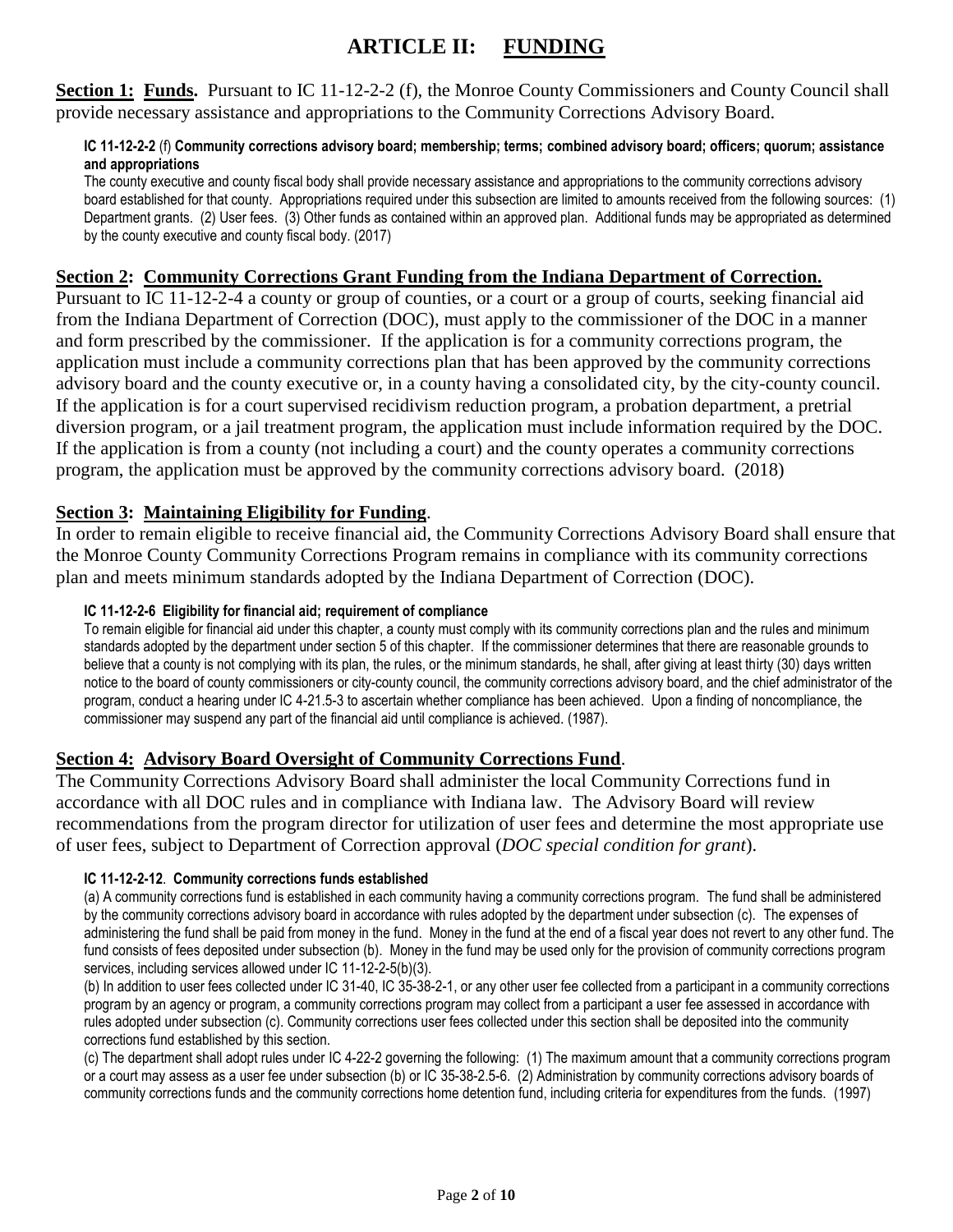# **ARTICLE III: POWERS AND DUTIES**

## **Section 1: Statutory Powers and Duties of Community Corrections Advisory Boards**.

Indiana statute outlines various powers and duties for Community Corrections advisory boards. The Monroe County Community Corrections Advisory will operate in compliance with all Indiana laws and Indiana Department of Correction regulations.

#### **IC 11-12-2-3 Community corrections advisory board; duties**

(a) A community corrections advisory board shall:

- (1) formulate:
- (A) the community corrections plan and the application for financial aid required by section 4 of this chapter; and
- (B) the forensic diversion program plan under [IC 11-12-3.7;](http://iga.in.gov/legislative/laws/2017/ic/titles/011/#11-12-3.7)
- (2) observe and coordinate community corrections programs in the county;

(3) make an annual report to the county fiscal body, county executive, or, in a county having a consolidated city, the city-county council, containing an evaluation of the effectiveness of programs receiving financial aid under this chapter and recommendations for improvement, modification, or discontinuance of these programs;

(4) ensure that programs receiving financial aid under this chapter comply with the standards adopted by the department under section 5 of this chapter; and

(5) recommend to the county executive or, in a county having a consolidated city, to the city-county council, the approval or disapproval of contracts with units of local government or nongovernmental agencies that desire to participate in the community corrections plan.

Before recommending approval of a contract, the advisory board must determine that a program is capable of meeting the standards adopted by the department under section 5 of this chapter.

(b) A community corrections advisory board shall do the following:

(1) Adopt bylaws for the conduct of its own business.

(2) Hold a regular meeting at least one (1) time every three (3) months and at other times as needed to conduct all necessary business. Dates of regular meetings shall be established at the first meeting of each year.

(3) Comply with the public meeting and notice requirements under [IC 5-14-1.5.](http://iga.in.gov/legislative/laws/2017/ic/titles/011/#5-14-1.5)

(c) A community corrections advisory board may contain an office as designated by the county executive or, in a county having a consolidated city, by the city-county council.

(d) Notwithstanding subsection (a)(4), the standards applied to a court alcohol and drug program or a problem solving court that provides services to a forensic diversion program under [IC 11-12-3.7](http://iga.in.gov/legislative/laws/2017/ic/titles/011/#11-12-3.7) must be the standards established under [IC 12-23-14](http://iga.in.gov/legislative/laws/2017/ic/titles/011/#12-23-14) or [IC 33-23-16.](http://iga.in.gov/legislative/laws/2017/ic/titles/011/#33-23-16) (2010)

### **Section 2: Community Corrections Plan**.

The Monroe County Community Corrections Advisory Board shall actively participate in the formulation of the local Community Corrections plan and application for financial aid.

The Monroe County Community Corrections Program submits an annual application for financial aid that includes all of the statutorily prescribed elements of a community corrections plan (IC 11-12-2-4). Therefore, the annual application for financial aid serves as Monroe County's community corrections plan.

The community corrections plan (annual application for financial aid) shall must be approved by the Community Corrections Advisory Board and the County Executive and shall include the following elements:

#### **IC 11-12-2-4 Community corrections advisory board; application for financial aid; collaboration with probation, pretrial diversion, or jail treatment program**

- **(1)** a description of each program for which financial aid is sought;
- **(2)** the purpose, objective, administrative structure, staffing, and duration of the program;
- **(3)** a method to evaluate each component of the program to determine the overall use of department approved best practices for the program;
- **(4)** the program's total operating budget, including all other sources of anticipated income;
- **(5)** the amount of community involvement and client participation in the program;
- **(6)** the location and description of facilities that will be used in the program;
- **(7)** the manner in which counties that jointly apply for financial aid under this chapter will operate a coordinated community corrections program; and
- **(8)** a plan of collaboration among the probation department, including the community corrections program, and any other local criminal justice agency that receives funding from the department for the provision of community supervision for adult offenders.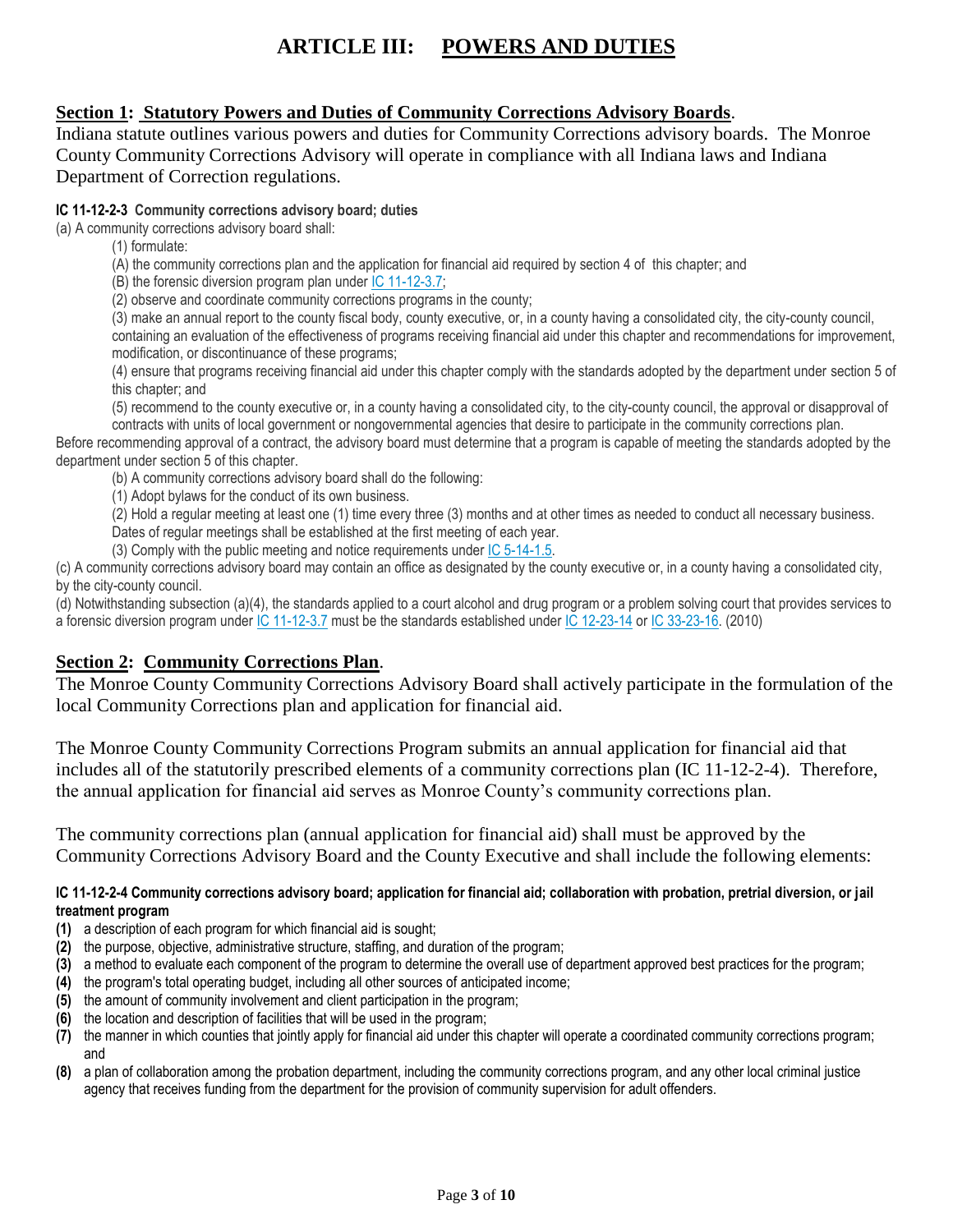Counties are encouraged to include the courts, prosecuting attorneys, public defenders, and sheriffs when addressing the needs of the local criminal justice population. The community supervision collaboration plan must be submitted to the department and the office of judicial administration annually and must include:

- (A) a description of the evidence based services provided to felony offenders by the community corrections program and the probation department;
- (B) the manner in which the community corrections program and the probation department intend to reduce the duplication of services to offenders under community supervision;
- (C) the manner in which the community corrections program and the probation department intend to coordinate operations and collaborate on the supervision of adult felony offenders;
- (D) the eligibility criteria established for community based services provided to adult felony offenders;
- (E) the criteria for using the community corrections program as an intermediate sanction for an offender's violation of probation conditions;
- (F) a description of how financial aid from the department, program fees, and probation user fees will be used to provide services to adult felony offenders; and
- (G) documentary evidence of compliance with department rules for community corrections programs and judicial conference of Indiana standards for probation departments.

i) department rules for community corrections programs;

- (ii) judicial conference of Indiana standards for probation departments and problem solving courts;
- (iii) prosecuting attorneys council of Indiana diversion and deferral guidelines;
- (iv) Indiana jail standards; and
- (v) division of mental health and addiction standards for jail treatment programs…(2018)

### **Section 3: Forensic Diversion Plan.**

The Monroe County Community Corrections Advisory Board shall participate in the formulation of the local Forensic Diversion plan under [IC 11-12-3.7.](http://iga.in.gov/legislative/laws/2017/ic/titles/011/#11-12-3.7)

(a) An advisory board shall develop a forensic diversion plan to provide an adult who:

- (1) has an intellectual disability, a developmental disability, an autism spectrum disorder, a mental illness, an addictive disorder, or a combination of those conditions; and
- (2) has been charged with a crime that is not a violent crime;

an opportunity, pre-conviction or post-conviction, to receive community treatment and other services addressing intellectual disabilities, developmental disabilities, autism spectrum disorders, mental health, and addictions instead of or in addition to incarceration.

(b) The forensic diversion plan may include any combination of the following program components:

- (1) Pre-conviction diversion for adults with mental illness.
- (2) Pre-conviction diversion for adults with addictive disorders.
- (3) Pre-conviction diversion for adults with developmental disabilities.
- (4) Pre-conviction diversion for adults with intellectual disabilities.
- (5) Pre-conviction diversion for individuals with an autism spectrum disorder.
- (6) Post-conviction diversion for adults with mental illness.
- (7) Post-conviction diversion for adults with addictive disorders.
- (8) Post-conviction diversion for adults with intellectual disabilities.
- (9) Post-conviction diversion for adults with developmental disabilities.

(10) Post-conviction diversion for individuals with an autism spectrum disorder.

(c) In developing a plan, the advisory board must consider the ability of existing programs and resources within the community, including:

(1) a problem solving court established under [IC 33-23-16;](http://iga.in.gov/legislative/laws/2019/ic/titles/011/#33-23-16)

(2) a court alcohol and drug program certified under [IC 12-23-14-13;](http://iga.in.gov/legislative/laws/2019/ic/titles/011/#12-23-14-13)

(3) treatment providers certified by the division of mental health and addiction under [IC 12-23-1-6](http://iga.in.gov/legislative/laws/2019/ic/titles/011/#12-23-1-6) or [IC 12-21-2-3\(](http://iga.in.gov/legislative/laws/2019/ic/titles/011/#12-21-2-3)5); and (4) other public and private agencies.

(d) Development of a forensic diversion program plan under this chapter or IC  $11-12-2-3$  does not require implementation of a forensic diversion program.

(e) The advisory board may:

(1) operate the program;

(2) contract with existing public or private agencies to operate one (1) or more components of the program; or

(3) take any combination of actions under subdivisions (1) or (2).

(f) Any treatment services provided under the forensic diversion program:

(1) for addictions must be provided by an entity that is certified by the division of mental health and addiction under  $\underline{IC}$  12-23-1-[6;](http://iga.in.gov/legislative/laws/2019/ic/titles/011/#12-23-1-6) or

(2) for mental health must be provided by an entity that is:

(A) certified by the division of mental health and addiction under  $\underline{IC}$  12-21-2-3(5);

(B) accredited by an accrediting body approved by the division of mental health and addiction; or

(C) licensed to provide mental health services under  $\underline{IC}$  25. (2015)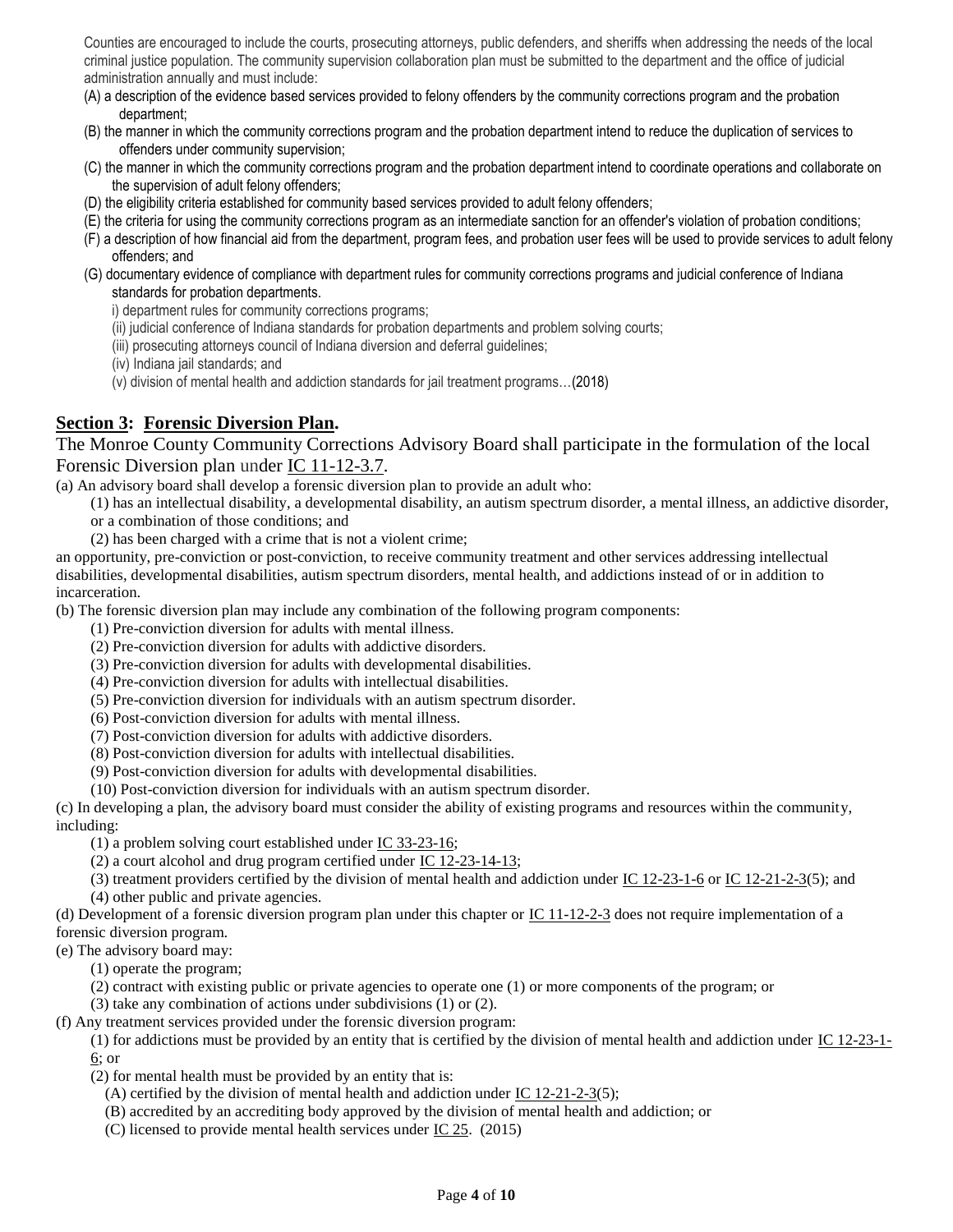## **Section 4: Observation of Operations.**

The Advisory Board shall observe the operations of Community Corrections in Monroe County. The Community Corrections Director shall be responsible for the day-to-day coordination and operation of the local Community Corrections program.

## **Section 5: Annual Report.**

The Advisory Board shall make an annual report to the Monroe Circuit Court Board of Judges, Monroe County Board of Commissioners and the Indiana Department of Correction containing an evaluation of the effectiveness of the local Community Corrections program components and recommendations as to improvements, modification or discontinuance of these program components.

### **Section 6: Compliance With Standards.**

The Advisory Board shall ensure that the Monroe County Community Corrections program remains in compliance with standards adopted by the DOC. The Advisory Board will encourage cooperation with DOC officials and coordinate activities as needed. Applicable statutory standards applied to a court alcohol and drug program or problem solving court must comply with these standards for services provided to the forensic diversion program.

## **Section 7: Recommendations to the Board of Commissioners**.

The Advisory Board shall make recommendations for the approval or disapproval of contracts with units of local government or non-governmental agencies that desire to participate in the Community Corrections plan.

## **Section 8: Adopt Bylaws**.

The Advisory Board shall adopt bylaws for the conduct of its own business.

## **Section 9: Hold Regular Meetings.**

The Advisory Board shall hold a regular meeting at least one (1) time every three (3) months and at other times as needed to conduct all necessary business.

### **Section 10: Written Meeting Minutes.**

The Advisory Board will cause written minutes to be recorded and will provide the DOC a copy by the tenth working day following the end of each quarter (*DOC special condition for grant*).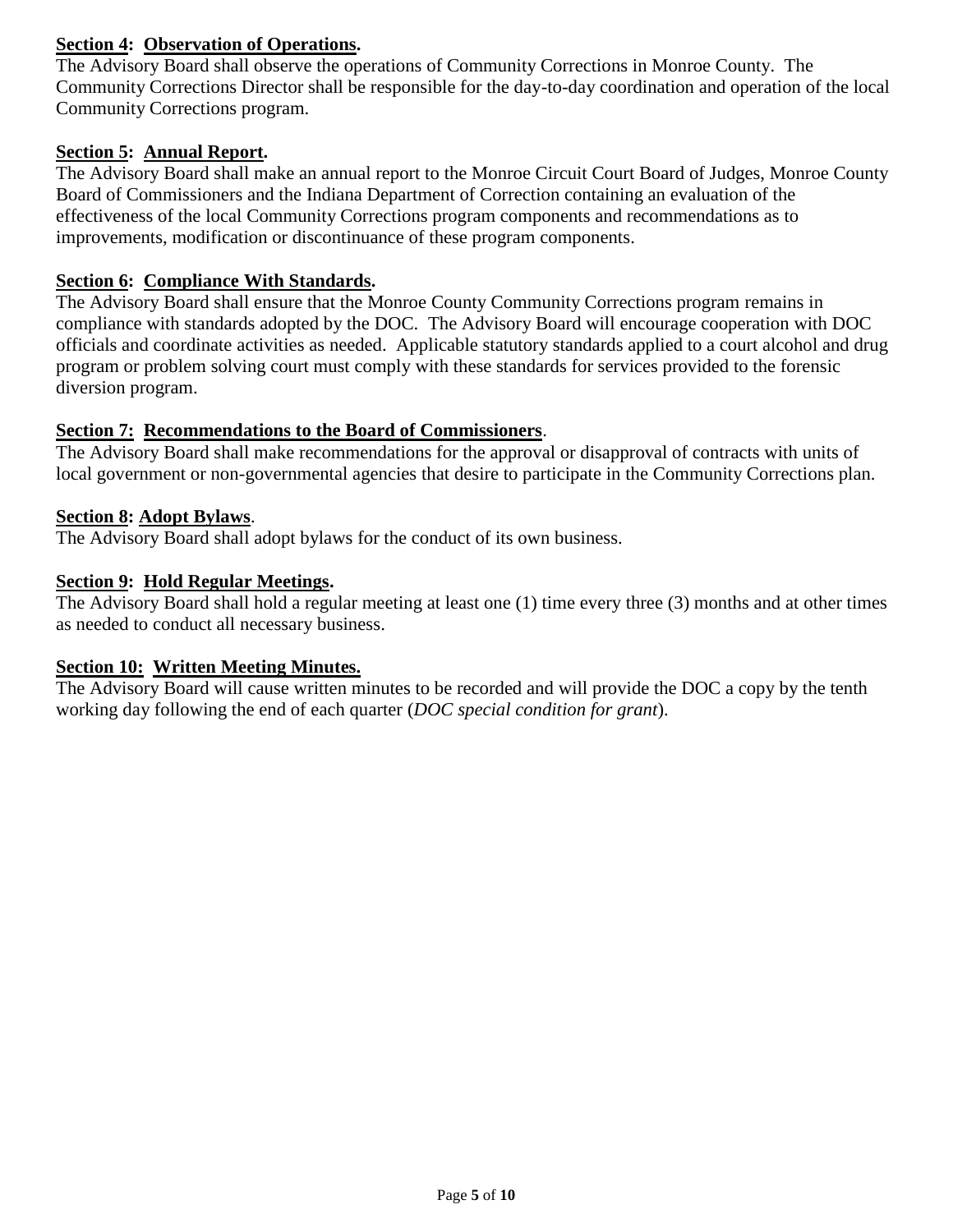## **Section 11: Community Corrections Director Selection.**

The Monroe County Community Corrections Program is a division of the Monroe Circuit Court Probation Department. The Community Corrections Director also serves as the Assistant Chief Probation Officer and per Indiana law (IC 11-13-1-1) "probation officers shall serve at the pleasure of the appointing court and are directly responsible to and subject to the orders of the court." The Community Corrections Director serves under the Monroe Circuit Court Board of Judges and is directly supervised by the Chief Probation Officer. The Director is selected through the Monroe Circuit Court rules and procedures for the hiring of Court personnel. The Advisory Board shall make recommendations to the Board of Judges regarding appointment of a Community Corrections Director.

## **Section 12: Community Corrections Director Removal**.

Indiana law [IC 11-12-2-3.5 (a)] states that a Community Corrections director "may be removed for cause by a majority vote of the community corrections advisory board, subject to the approval of the county executive or, in a county having a consolidated city, of the city-county council." However, the Monroe County Community Corrections Program is a division of the Monroe Circuit Court and the director is a probation officer appointed by the Court. Therefore, the Advisory Board may make recommendations to the Board of Judges regarding removal of the Community Corrections director, however, the Monroe Circuit Court Board of Judges shall make the determination for removal of the Community Corrections Director.

## **Section 13: Personnel Policies, Procedures, and Salary Classifications**.

In Monroe County, the Personnel Advisory Committee to the Monroe County Council, known as PAC, makes recommendations to the full Monroe County Council regarding salaries for County employees. The Community Corrections Advisory Board makes salary recommendations to the Monroe Circuit Court Board of Judges and to PAC for the consideration of the full Monroe County Council.

## **IC 11-12-2-3.5 Community corrections advisory board; appointment of director; employees**

(b)The community corrections advisory board may establish personnel policies, procedures, and salary classification schedules for its employees. Employees of a community corrections program are county employees. The policies, procedures, and schedules established under this subsection may not be inconsistent with those established for other county employees. (2015)

# **ARTICLE IV: MEMBERSHIP**

## **Section 1. Nominations, Appointments, Term of Office and Vacancies.**

Pursuant to IC 11-12-2-2, the Monroe County Community Corrections Advisory Board is composed of the following members:

#### **IC 11-12-2-2 Community corrections advisory board; membership; terms; combined advisory board; officers; quorum; assistance and appropriations**

(a) To qualify for financial aid under this chapter, a county must establish a community corrections advisory board by resolution of the county executive or, in a county having a consolidated city, by the city-county council. A community corrections advisory board consists of:

(1) the county sheriff or the sheriff's designee;

(2) the prosecuting attorney or the prosecuting attorney's designee;

(3) thee executive of the most populous municipality in the county or the executive's designee;

(4) two (2) judges having criminal jurisdiction, if available, appointed by the circuit court judge or the judges' designees;

(5) one (1) judge having juvenile jurisdiction, appointed by the circuit court judge;

(6) one (1) public defender or the public defender's designee, if available, or one (1) attorney with a substantial criminal defense practice

appointed by the county executive or, in a county having a consolidated city, by the city-county council;

(7) one (1) victim, or victim advocate if available, appointed by the county executive or, in a county having a consolidated city, by the city-county council;

(8) one (1) ex-offender, if available, appointed by the county executive or, in a county having a consolidated city, by the city-county council;

(9) the director of the local office of the department of child services or the director's designee;

(10) a representative from a juvenile correctional facility or juvenile detention center in the county, but if no facility exists, one (1) mental health representative chosen by the judge described in subdivision (5);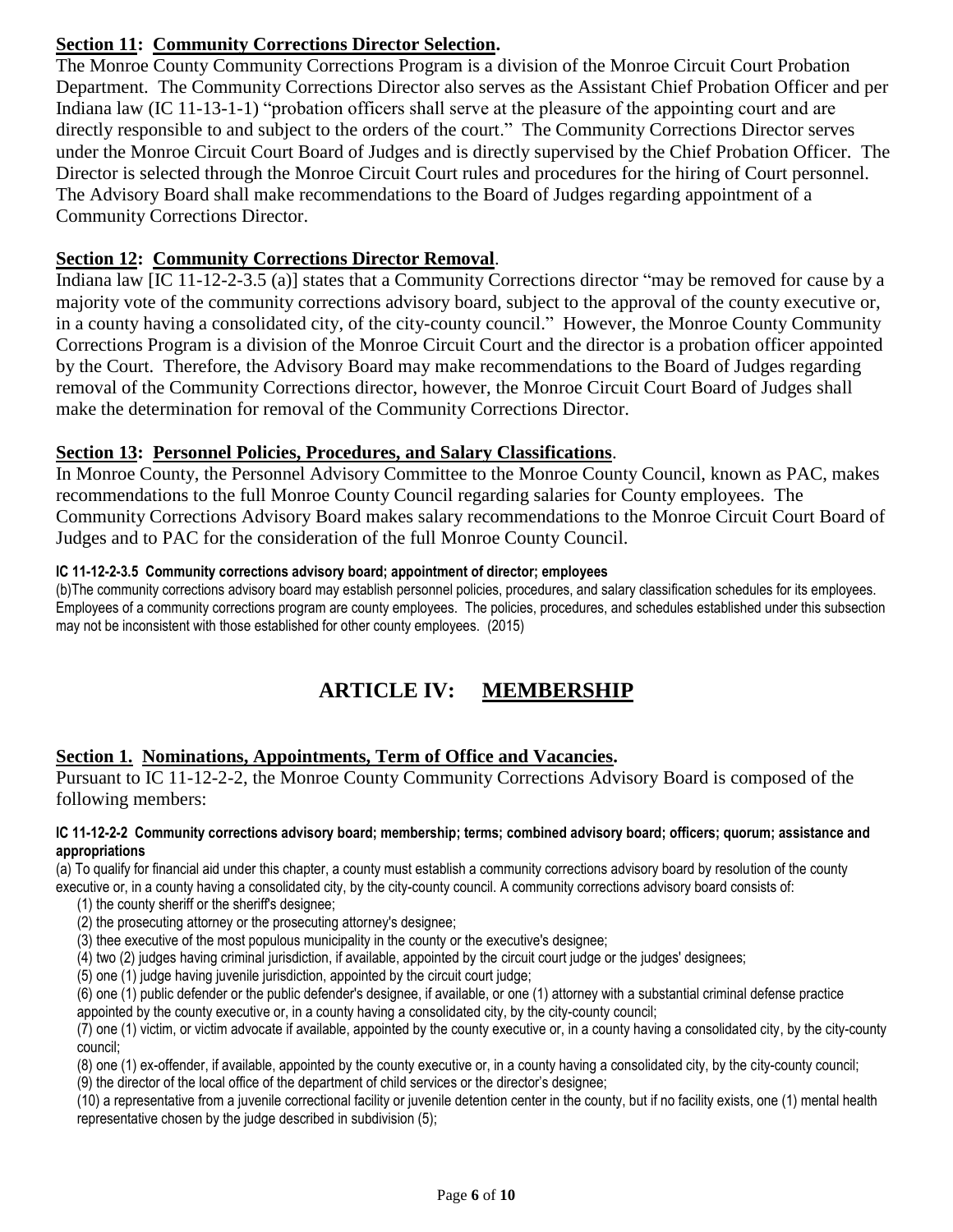(11) a representative from the Juvenile Detention Alternatives Initiative, but if no program exists, a representative from the court appointed special advocate program in the county or guardian ad litem program in the county; and

(12) the following members appointed by the county executive or, in a county having a consolidated city, by the city-county council: (A) One (1) member of the county fiscal body or the member's designee.

(B) One (1) probation officer.

(C) One (1) juvenile probation officer.

(D) One (1) educational administrator.

(E) One (1) representative of a private correctional agency, if such an agency exists in the county.

(F) One (1) mental health administrator, or, if there is none available in the county, one (1) psychiatrist, psychologist, or physician.

(G) Four (4) lay persons, at least one (1) of whom must be a member of a minority race if a racial minority resides in the county and a member of that minority is willing to serve.

(b) Designees of officials designated under subsection (a)(1) through (a)(6), (a)(9), and (a)(12)(A) serve at the pleasure of the designating official. (c) Members of the advisory board appointed by the county executive or, in a county having a consolidated city, by the city-county council, shall be appointed for a term of four (4) years. The criminal defense attorney, the ex-offender, and the victim or victim advocate shall be appointed for a term of four (4) years. Other members serve only while holding the office or position held at the time of appointment. The circuit court judge may fill the position of the judge having juvenile court jurisdiction by self appointment if the circuit court judge is otherwise qualified. A vacancy occurring before the expiration of the term of office shall be filled in the same manner as original appointments for the unexpired term. Members may be reappointed. (d) Two (2) or more counties, by resolution of their county executives or, in a county having a consolidated city, by the city-county council, may combine to apply for financial aid under this chapter. If counties so combine, the counties may establish one (1) community corrections advisory board to serve these counties. This board must contain the representation prescribed in subsection (a), but the members may come from the participating counties as determined by agreement of the county executives or, in a county having a consolidated city, by the city-county council. (2017).

## **Section 2: Election of Board Officials**.

Pursuant to IC 11-12-2-2 (e):

(e) The members of the community corrections advisory board shall, within thirty (30) days after the last initial appointment is made, meet and elect one (1) member as chairman and another as vice chairman and appoint a secretary-treasurer who need not be a member." (2017)

## **ARTICLE V: MEETINGS**

## **Section 1. Regular Meetings.**

The Advisory Board shall hold regular meetings, with a minimum of four (4) meetings per year, unless otherwise designated by the Board. The agenda shall include minutes of the previous Board meeting. It shall include reports and information needed for Board action upon old and new business, for keeping the Board informed about the work of the Monroe County Community Corrections program. Pursuant to IC 11-12-2-3 (b):

**IC 11-12-2-3 Community corrections advisory board; duties**

(b) A community corrections advisory board shall do the following:

(1) Adopt bylaws for the conduct of its own business.

(2) Hold a regular meeting at least one (1) time every three (3) months and at other times as needed to conduct all necessary business. Dates of regular meetings shall be established at the first meeting of each year. (2010)

## **Section 2. Notice of Regular Meetings.**

Written notice stating the place, day and hour of regular Advisory Board meetings shall be delivered at such address as appears upon the records of the Advisory Board at least ten (10) days before the date of such meeting. The Community Corrections Director shall be responsible for advertising and posting notice of Advisory Board meetings in compliance with IC 5-14-1.5 public meeting and notice requirements under Indiana law.

## **Section 3. Special Meetings.**

Special meetings of the Advisory Board shall be called upon the request of the Chairperson and two (2) other members of the Board or upon request of any five (5) members of the Board. A minimum of twenty-four (24) hours notice is required for any special meeting. The notice for the special meeting shall state the matters to be considered at such meeting and no other business shall be transacted.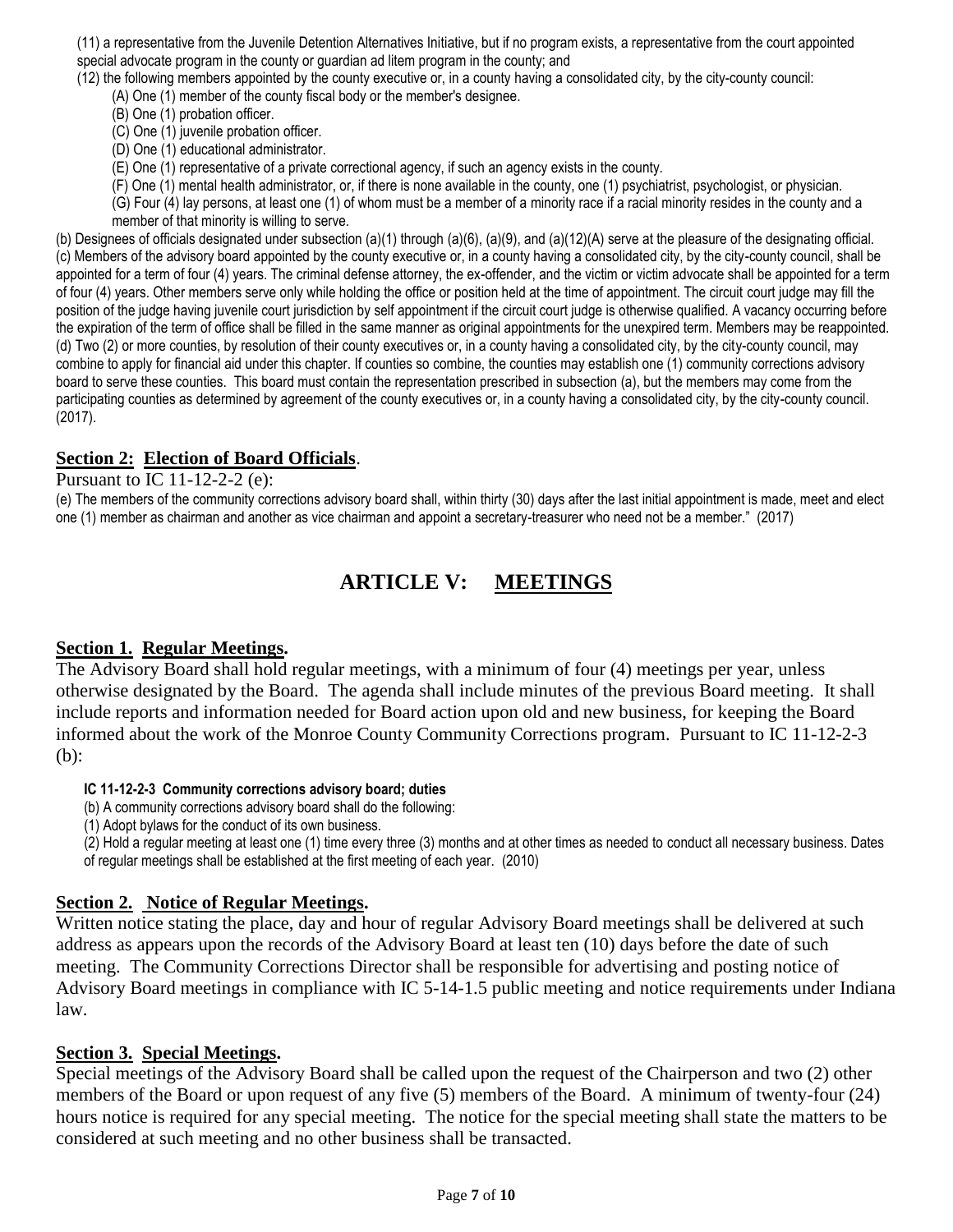## **Section 4. Voting Rights.**

Each member of the Board shall have one (1) vote on any resolution or other matter to come before the board. The total number of votes shall not exceed the total number of board members (including designees) present at the time of vote (*DOC special condition for grant*).

### **Section 5. Designees.**

Pursuant to IC 11-12-2-2, only the following members of the Community Corrections Advisory Board may send a designee to an Advisory Board meeting and retain voting rights for purposes of conducting business. Designees of these officials serve at the pleasure of the designating official.

- (1) the county sheriff;
- (2) the prosecuting attorney;
- (3) the director of the local office of the department of child services;
- (4) the executive of the most populous municipality in the county;
- (5) two (2) judges having criminal jurisdiction;
- (6) public defender; and
- (7) member of the county fiscal body.

## **Section 6. Quorum.**

A quorum shall not be less than a majority of at least six (6) members present, and the affirmative votes of at least five (5) members, but not less than a majority of the members present, are required for the board to take action. Pursuant to IC 11-12-2-2 (e):

#### **IC 11-12-2-2 Community corrections advisory board; membership; terms; combined advisory board; officers; quorum; assistance and appropriations**

(e) the members of the community corrections advisory board shall, within thirty (30) days after the last initial appointment is made, meet and elect one (1) member as chairman and another as vice chairman and appoint a secretary-treasurer who need not be a member. A majority of the members of a community corrections advisory board may provide for a number of members that is:

(1) less than a majority of the members; and

 $(2)$  at least six  $(6)$ ;

to constitute a quorum for purposes of transacting business. The affirmative votes of at least five (5) members, but not less than a majority of the members present, are required for the board to take action. A vacancy in the membership does not impair the right of a quorum to transact business. (2017)

### **Section 7. Attendance.**

Meetings of the Advisory Board are attended by members of the Board and by the Director of the Monroe County Community Corrections program. Other professional Community Corrections staff members may attend Board meetings when items on the agenda deal with their job responsibilities. The Advisory Board may invite other persons to attend a regular or special meeting of the Board. The public may attend, but are not entitled to participate and/or comment without the chairperson's consent.

## **ARTICLE VI**: **ABSENCE AND VACANCIES**

### **Section 1. Absence.**

Absence of a Board member in person or by designee from three (3) regular meetings in succession shall be considered equivalent to resignation. Said member shall be notified by the Chairperson. The Chairperson, in consultation with the Vice-Chairperson, shall proceed to have the vacancy filled as prescribed by Indiana law.

### **Section 2. Vacancies.**

The Advisory Board shall fill vacancies occurring on the Board in the manner provided for by Indiana Law.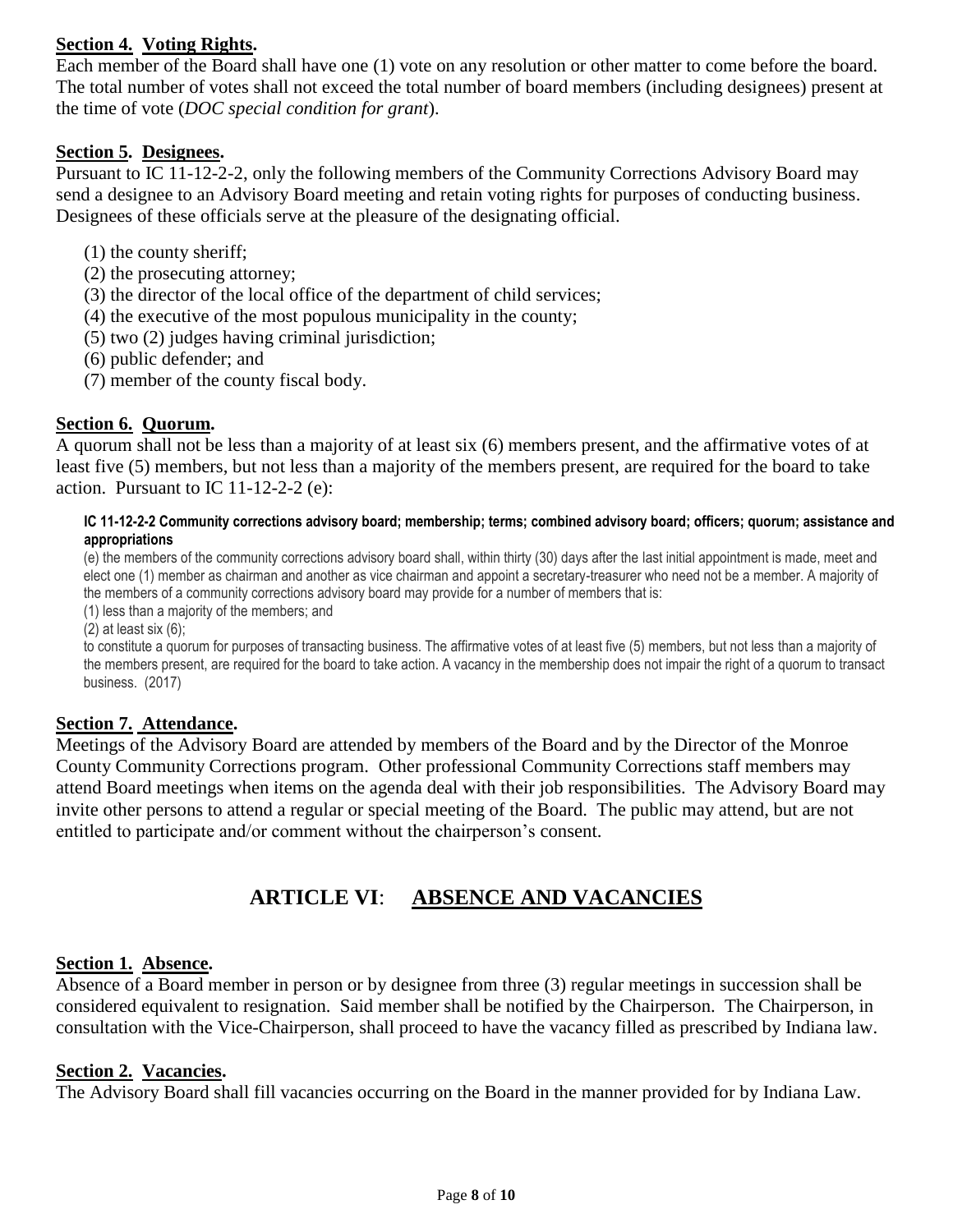## **ARTICLE VII**: **OFFICERS AND THEIR DUTIES**

## **Section 1. Officers.**

The officers of the Advisory Board are a Chairperson and a Vice-Chairperson, elected by majority vote of a quorum of the members. They shall serve a two (2) year term. The Secretary/Treasurer will be an existing Community Corrections program staff member.

## **Section 2. Duties of the Chairperson.**

The chairperson presides at all meetings of the Advisory Board. He/she shall manage and supervise all the affairs and personnel of the Advisory Board. He/she appoints annually the chairpersons of all standing and special committees and, in consultation with chairpersons, appoints members of the committees and such other powers and duties as this Code of By-Laws or Indiana law may prescribe.

## **Section 3. Duties of the Vice-Chairperson.**

The Vice-Chairperson shall have all the powers and perform all the duties of the Chairperson in his/her absence. The Vice-Chairperson shall perform such additional duties as are delegated to him/her by the Chairperson.

## **Section 4. Nominating Committee.**

The chairperson of the board shall appoint a nominating committee responsible for preparing a slate of candidates for the offices of Chairperson and Vice-Chairperson. The nominating committee shall distribute the slate of candidates to the entire board at least thirty (30) days in advance of the next board meeting in which elections are on the agenda. Additional nominations may be made by board members upon seven (7) days advance written notice to all board members. Officers of the board shall be elected by majority vote of quorum.

## **ARTICLE VIII: COMMITTEES OF THE ADVISORY BOARD**

## **Section 1. Purpose.**

There shall be such standing committees of the Advisory Board as are necessary to accomplish the work of the Board.

## **Section 2. Chairpersons.**

The Chairpersons of all standing committees shall be members of the Advisory Board. They are appointed by the Chairperson to service for one (1) year, or until their successors are appointed.

## **Section 3. Members.**

Members of standing committees must meet the qualifications stated in Article I, of the Code of By-Laws of the Advisory Board. They are appointed by the Chairperson, after consultation with those appointed. Board members do not regularly serve on more than two (2) standing committees at the same time.

## **Section 4. Functions.**

Standing committees are appointed to carry out responsibilities related to defined areas of the Advisory Board functions and programs.

## **Section 5. Special Committees.**

Such special committees as may be required for specific studies or pieces of work shall be appointed by the Chairperson for limited periods of service.

## **Section 6. Absence.**

Absences of a committee member in person or by designee from three (3) committee meetings in succession shall be considered equivalent to resignation, and the Chairperson, in consultation with the Vice-Chairperson, may proceed to have the vacancy filled.